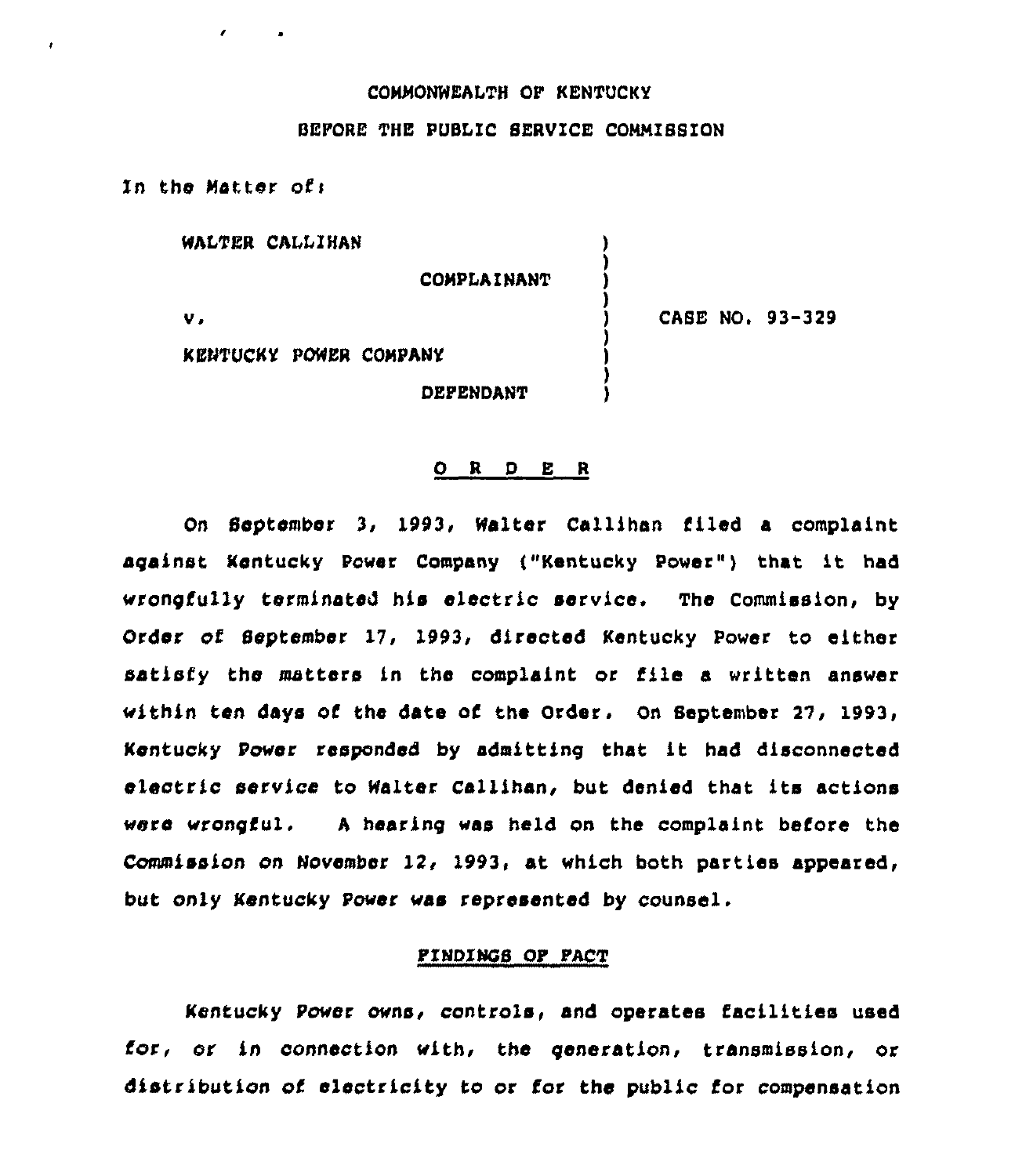for light, heat, power, or other uses. Walter Callihan owns a fruit stand which is located on U.S. Highway 23 in Greenup, Kentucky and was within Kentucky Power's service territory, On August 6, 1993, Kentucky Power terminated service to the fruit stand by disconnecting and removing the electric meter.

Kentucky Power bills its customers monthly for service. When Kentucky Power diacontinued his service, Walter Callihan owed the utility for service for the months of April, May, June, and July His total arrearage through August 6, 1993 was 944,34.

To secure payment of its bills, Kentucky Power requires <sup>a</sup> cash deposit from its customers equal to twice the customers estimated monthly bill. Kentucky Power Tariff 1st Revised Sheet No. 2-2. In Mr. Callihan's case, Kentucky Power required a deposit of \$45,00. When Kentucky Power discontinued Mr. Callihan's service, the amount on deposit, including accrued interest, was 646,58. Kentucky Power applied this amount to the arrearage and refunded the difference, the sum of 62.24

Before terminating his service, Kentucky Power advised Mr. Callihan on his bills for the months of May through July that his account was in arrears. Additionally, on July 23, 1993, Kentucky Power notified Walter Callihan in writing that his electric service would be discontinued if the arrearage was not paid within ten days. Believing that he had sn agreement with Kentucky Power that his deposit would automatically be applied to his account until depleted and that upon depletion Kentucky Power would request another deposit, Mr. Callihan ignored the notices. Kentucky Power

 $-2-$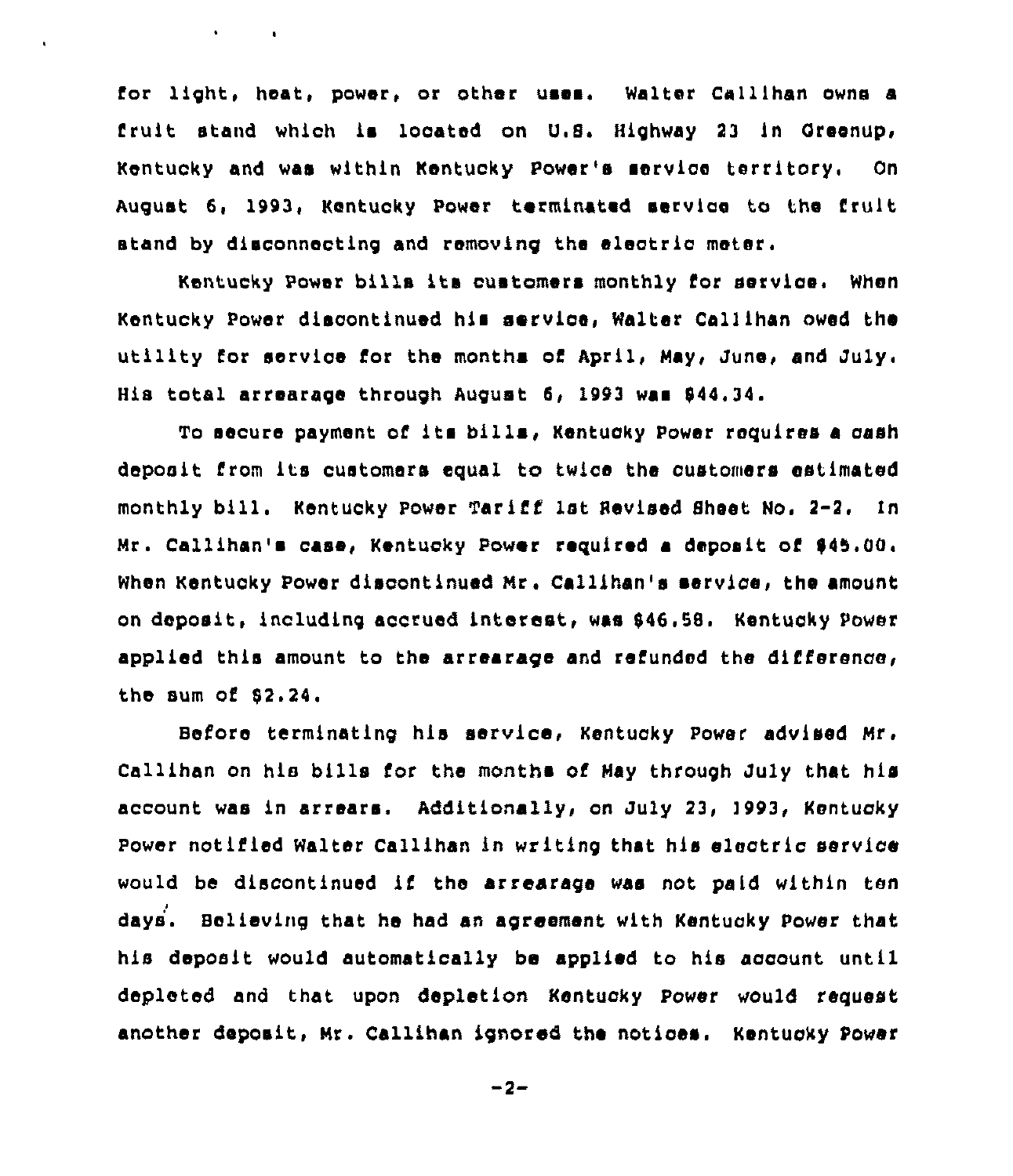denies the existance of such agreement. Kentucky Power's tariff, moreover, disclaims such arrangement (see Kentucky Power Tariff 1st Revised Sheet No, 2-2 ("Retention by the Company, prior to any prior settlement of any deposit or guaranty ia not a payment or part payment of any bill for service.)).

 $\mathbf{r} = \left\{ \mathbf{r} \in \mathbb{R}^d \mid \mathbf{r} \in \mathbb{R}^d \right\}$ 

# CQNCLUSLONS OP LAN

Walter Callihan maintains that by dlsoonnecting service, Kentucky Power breached its agreement with him. Kentucky Power denies the existance of such agreement. The existence of such agreement is irrelevant as it is unlawful.

Kentucky Power is an electric utility sub]ect to regulation by this Commission. KRB 278.040. As a utility, it is required to operate in accordance with the provisions of KRS Chapter 278 and the rules and regulations promulgated by this Commission under the authority of that chapter, Id.

KRB 278. 160 requires each utility to file with this Commission schedules of its rates and conditions of service, commonly referred to as its tariff, Furthermore, KRS 278. 170 prohibits a utility from giving preferential treatment to sny person or customer. The alleged agreement is invalid not only because it is contrary to Kentucky Power's filed tariff, but also because it provides <sup>a</sup> benefit to him not otherwise available to Kentucky Power customers. Therefore, the disconnection of service for failure to pay the electric bills and arrears was proper and the complaint should be di.smissed.

 $-3-$